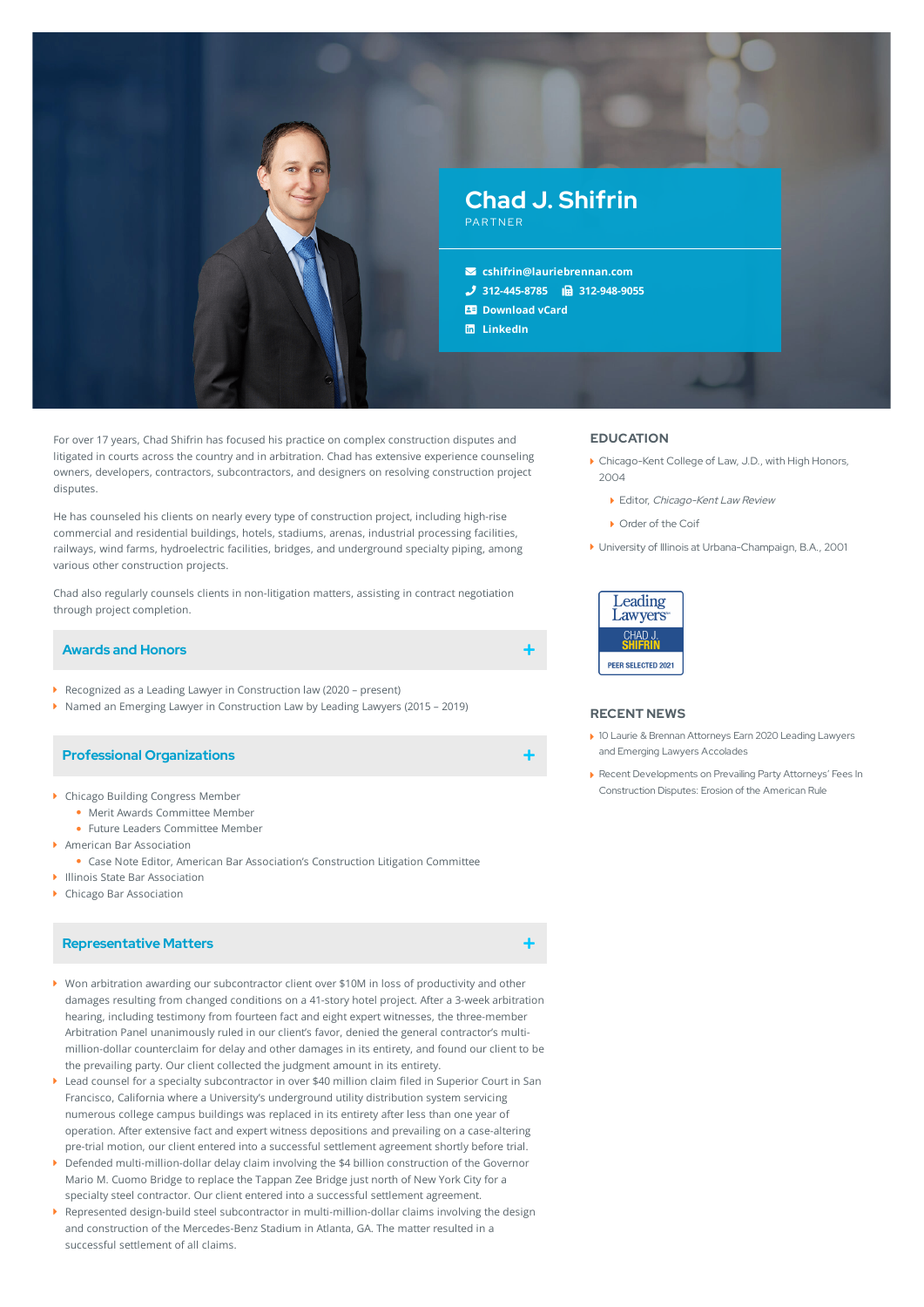- Won arbitration representing a general contractor in its multi-million dollar claim against the design-builder involving the contract's compensation structure and defending alleged delay and inefficiency claims for construction of a prototype wind tower and turbine. The arbitrator awarded our client all of its requested damages and its attorneys' fees and costs.
- Won summary judgment on all counts of dueling breach of contract claims on a lease dispute for a build-to-suit project in Illinois. A developer sued our client, a corporate tenant, for over \$6 million alleging that our client improperly terminated the project days before construction was to commence. Our client's claim exceeded \$2 million for reimbursement of its incurred project costs. In granting summary judgment for our client on all claims, the trial court ruled that our client did not breach the contract, the developer did, and that our client was entitled to all of its incurred costs. The matter settled shortly after the summary judgment ruling.
- Represented the New Jersey Devils in multi-million-dollar litigation involving the design and construction of the Prudential Center. The matter resulted in a successful settlement of all claims shortly before jury trial was to commence.
- Represented the Philadelphia Eagles in arbitration involving multi-million-dollar claims involving design and construction issues at Lincoln Financial Field. The matter resulted in a successful settlement of all claims.
- Won jury trial representing a mechanical contractor in connection with a commercial building owner's claim for costs and lost profits as a result of alleged delayed and unfinished work. The jury entered a complete verdict in our client's favor. After trial, the judge awarded our client all of its attorneys' fees. Won the appeal as the appellate court affirmed both the jury verdict and attorneys' fees award. Subhash Saluja v. Midwesco Services, Inc., No. 1-11-3750, 2013 WL 209307 (1st Dist. January 17, 2013).
- $\blacktriangleright$  Won arbitration representing a general contractor with claims against its mechanical subcontractor for defective work in Chicago, Illinois. The arbitrator awarded our client its claimed damages and prevailing party attorneys' fees.
- Represented hospital in multi-million-dollar litigation in Cook County, Illinois against a prominent architectural firm and mechanical engineer involving design claims relating to the hospital's HVAC system and curtain wall design. The matter resulted in a successful settlement of all claims.
- Advised electric power supplier in Missouri regarding design/construction matters during construction of its \$500M hydroelectric power station.
- Represents manufacturer of pre-insulated piping systems in disputes across the United States.
- Represents Fortune 100 company in design and construction issues for its food processing and warehouse facilities across the United States.

### **Pro Bono Representation**

- Served on the Leadership Council of the National Immigrant Justice Center.
- Represented several immigrants seeking asylum including hearings before the Chicago Immigration Court for a family from Indonesia who had fled due to religious persecution and an individual who fled Columbia to escape persecution from the FARC.
- Represented numerous juveniles in criminal cases at the Cook County Juvenile Court.
- Represented hurricane Katrina victims seeking temporary shelter and assistance.

## **Community Involvement**

▶ The Chicago Interfaith Family School, Volunteer Teacher

## **Presentations**

- Co-presenter, "Construction Disputes", IICLE Mechanics Liens Web Series Part II (October 21, 2020)
- Co-presenter, "Illinois Mechanics Liens", IICLE Mechanics Liens Web Series Part I (October 14, 2020)
- Presenter, "Getting Paid: How the Law Can Help You Get What You Deserve," Illinois CPA Society Construction Industry Conference (October 30, 2018)
- Presenter, "Construction Law Update 2017," Illinois CPA Society Construction Industry Virtual Conference (October 25, 2017)
- Moderator, Chicago Building Congress on the Value of Corporate Culture (May 5, 2015).
- Presenter, "Identifying and Avoiding Financially Distressed Contractors and Subcontractors," AACE International (September 12, 2013)
- Co-presenter, "Pros and Cons of Cost-Plus vs. Fixed Price Contracts and the Impact of the Current Economy on Construction Projects," Lorman Seminars (April 16, 2010, August 23, 2011, and September 19, 2012)

# **Bar and Court Admissions**

- Illinois, 2004
- ▶ U.S. District Court for the Northern District of Illinois, 2004